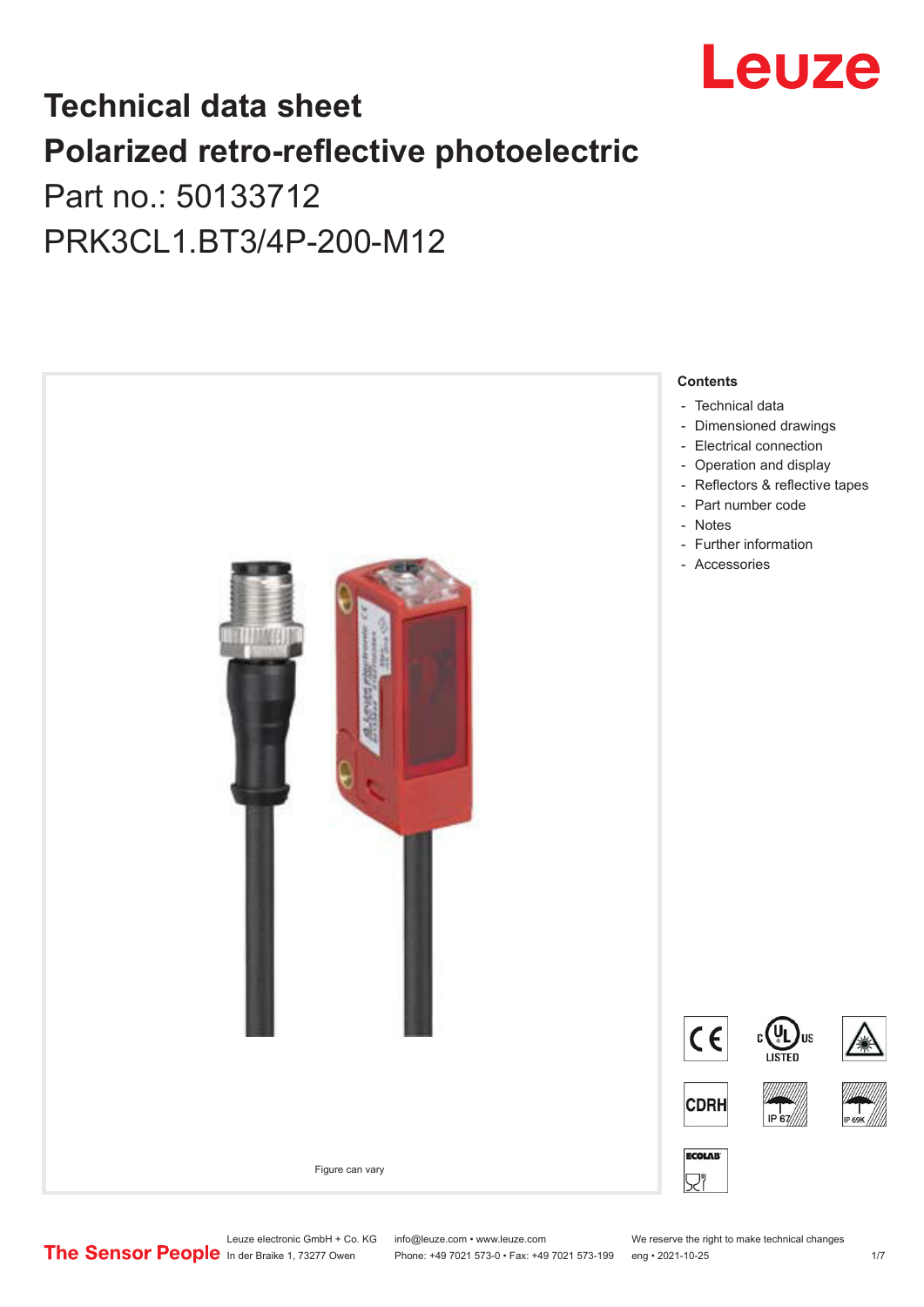Detection of transparent films

## <span id="page-1-0"></span>**Technical data**

# Leuze

#### **Basic data**

**Series** 3C **Operating principle** Reflection principle **Application** Detection of highly transparent bottles

#### **Special version**

**Special version** Autocollimation

#### **Optical data**

| <b>Operating range</b>               | Guaranteed operating range     |
|--------------------------------------|--------------------------------|
| <b>Operating range</b>               | $00.4$ m                       |
| <b>Operating range limit</b>         | <b>Typical operating range</b> |
| <b>Operating range limit</b>         | 00.5m                          |
| Beam path                            | Collimated                     |
| <b>Light source</b>                  | Laser, Red                     |
| Wavelength                           | 655 nm                         |
| Laser class                          | 1, IEC/EN 60825-1:2007         |
| Max. laser power                     | 0.0017 W                       |
| <b>Transmitted-signal shape</b>      | Pulsed                         |
| <b>Pulse duration</b>                | $5.3 \,\mu s$                  |
| Light spot size [at sensor distance] | 1 mm [500 mm]                  |
| Type of light spot geometry          | Round                          |
| Shift angle                          | Typ. $\pm 2^{\circ}$           |
|                                      |                                |

#### **Electrical data**

**Performance data Supply voltage U<sub>B</sub>** 

**Open-circuit current** 

**Protective circuit** Polarity reversal protection Short circuit protected

10 ... 30 V, DC, Incl. residual ripple **Residual ripple** 0 ... 15 %, From U<sub>B</sub><br> **Open-circuit current** 0 ... 15 mA

#### **Outputs**

**Number of digital switching outputs** 2 Piece(s)

#### **Switching outputs**

**Voltage type** DC **Switching current, max.** 100 mA **Switching voltage** high:  $\geq (U_p - 2V)$ Low: ≤2V

**Switching output 1 Assignment** Connection 1, pin 4 **Switching element** Transistor, PNP **Switching principle** Light switching

**Switching output 2 Assignment** Connection 1, pin 2 **Switching element** Transistor, PNP **Switching principle** Dark switching

#### **Timing**

| 3.000 Hz          |
|-------------------|
| $0.17 \text{ ms}$ |
| 300 ms            |
|                   |

| <b>Connection 1</b>                 |                              |
|-------------------------------------|------------------------------|
| <b>Function</b>                     | Signal OUT                   |
|                                     | Voltage supply               |
| <b>Type of connection</b>           | Cable with connector         |
| <b>Cable length</b>                 | 200 mm                       |
| <b>Sheathing material</b>           | <b>PUR</b>                   |
| Cable color                         | <b>Black</b>                 |
| Wire cross section                  | $0.2$ mm <sup>2</sup>        |
| <b>Thread size</b>                  | M <sub>12</sub>              |
| <b>Type</b>                         | Male                         |
| <b>Material</b>                     | Metal                        |
| No. of pins                         | 4-pin                        |
| Encoding                            | A-coded                      |
| <b>Mechanical data</b>              |                              |
| Dimension (W x H x L)               | 11.4 mm x 34.2 mm x 18.3 mm  |
| <b>Housing material</b>             | <b>Plastic</b>               |
| <b>Plastic housing</b>              | PC-ABS                       |
| Lens cover material                 | Plastic / PMMA               |
| Net weight                          | 20 <sub>g</sub>              |
| <b>Housing color</b>                | Red                          |
| Type of fastening                   | Two M3 threaded sleeves      |
|                                     | Via optional mounting device |
| <b>Compatibility of materials</b>   | <b>FCOLAB</b>                |
| <b>Operation and display</b>        |                              |
|                                     |                              |
|                                     |                              |
| Type of display                     | LED                          |
| <b>Number of LEDs</b>               | 2 Piece(s)                   |
| <b>Operational controls</b>         | <b>Teach button</b>          |
| Function of the operational control | Sensitivity adjustment       |
| Environmental data                  |                              |
| Ambient temperature, operation      | -40  55 °C                   |
| Ambient temperature, storage        | $-40$ 70 °C                  |
| <b>Certifications</b>               |                              |
|                                     | IP 67                        |
| Degree of protection                | <b>IP 69K</b>                |
| <b>Protection class</b>             | III                          |
| <b>Certifications</b>               | c UL US                      |
| <b>Standards applied</b>            | IEC 60947-5-2                |
| <b>Classification</b>               |                              |
| <b>Customs tariff number</b>        | 85365019                     |
| eCl@ss 5.1.4                        | 27270902                     |
| eCl@ss 8.0                          | 27270902                     |
| eCl@ss 9.0                          | 27270902                     |
| eCl@ss 10.0                         | 27270902                     |
| eCl@ss 11.0                         | 27270902                     |
| <b>ETIM 5.0</b>                     | EC002717                     |

**ETIM 7.0** EC002717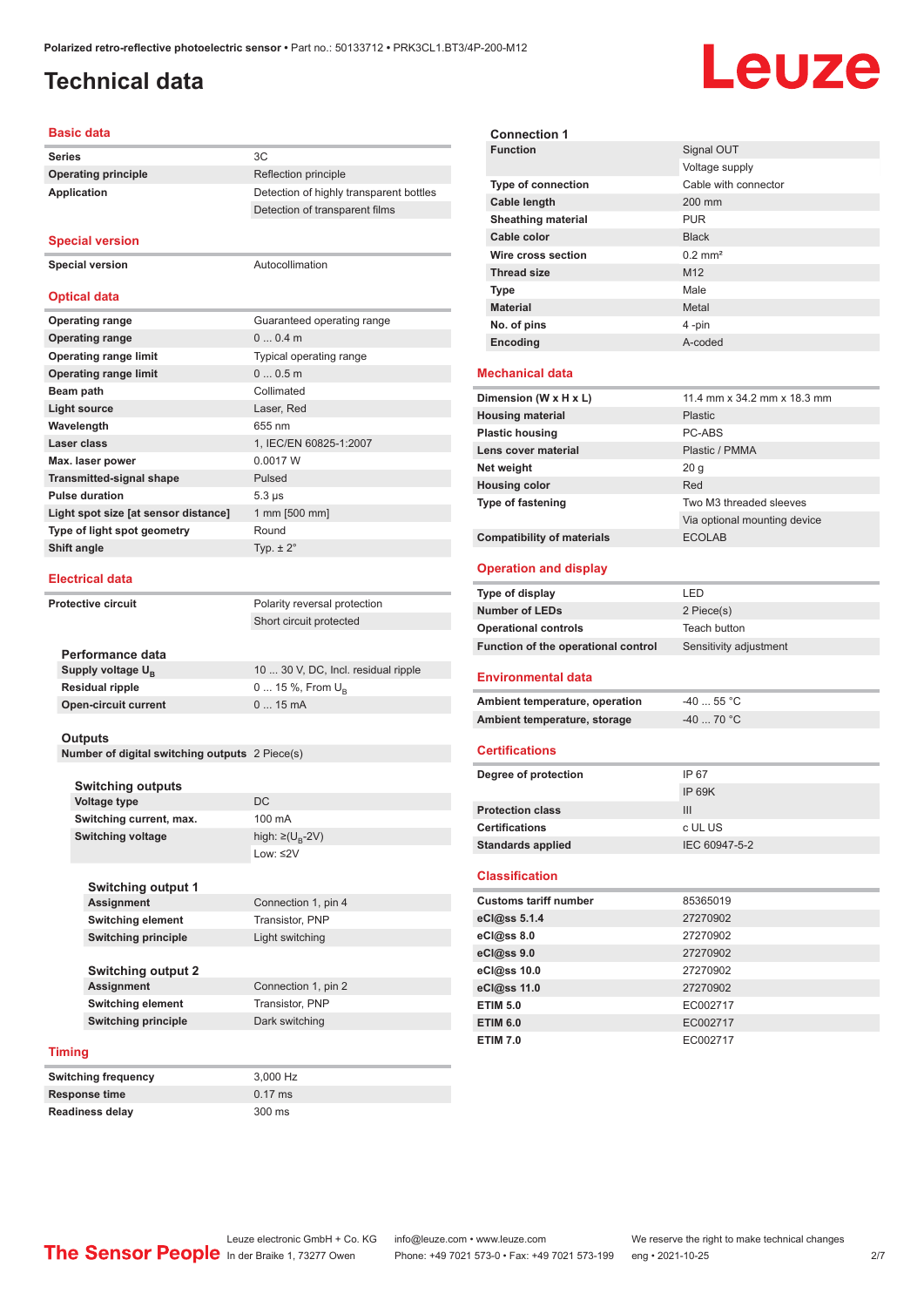# <span id="page-2-0"></span>**Dimensioned drawings**

All dimensions in millimeters



- A Green LED
- B Yellow LED
- C Optical axis
- D Teach button
- E Mounting sleeve (standard) F Threaded sleeve (3C.B series)

# **Electrical connection**

**Connection 1**

| <b>Function</b>           | Signal OUT            |
|---------------------------|-----------------------|
|                           | Voltage supply        |
| Type of connection        | Cable with connector  |
| Cable length              | 200 mm                |
| <b>Sheathing material</b> | <b>PUR</b>            |
| Cable color               | <b>Black</b>          |
| Wire cross section        | $0.2$ mm <sup>2</sup> |
| <b>Thread size</b>        | M <sub>12</sub>       |
| <b>Type</b>               | Male                  |
| <b>Material</b>           | Metal                 |
| No. of pins               | $4$ -pin              |
| Encoding                  | A-coded               |

#### **Pin Pin assignment**

|                | V+               |  |  |
|----------------|------------------|--|--|
| $\overline{2}$ | OUT <sub>2</sub> |  |  |
| ໍາ             | GND              |  |  |
| 4              | OUT <sub>1</sub> |  |  |



Leuze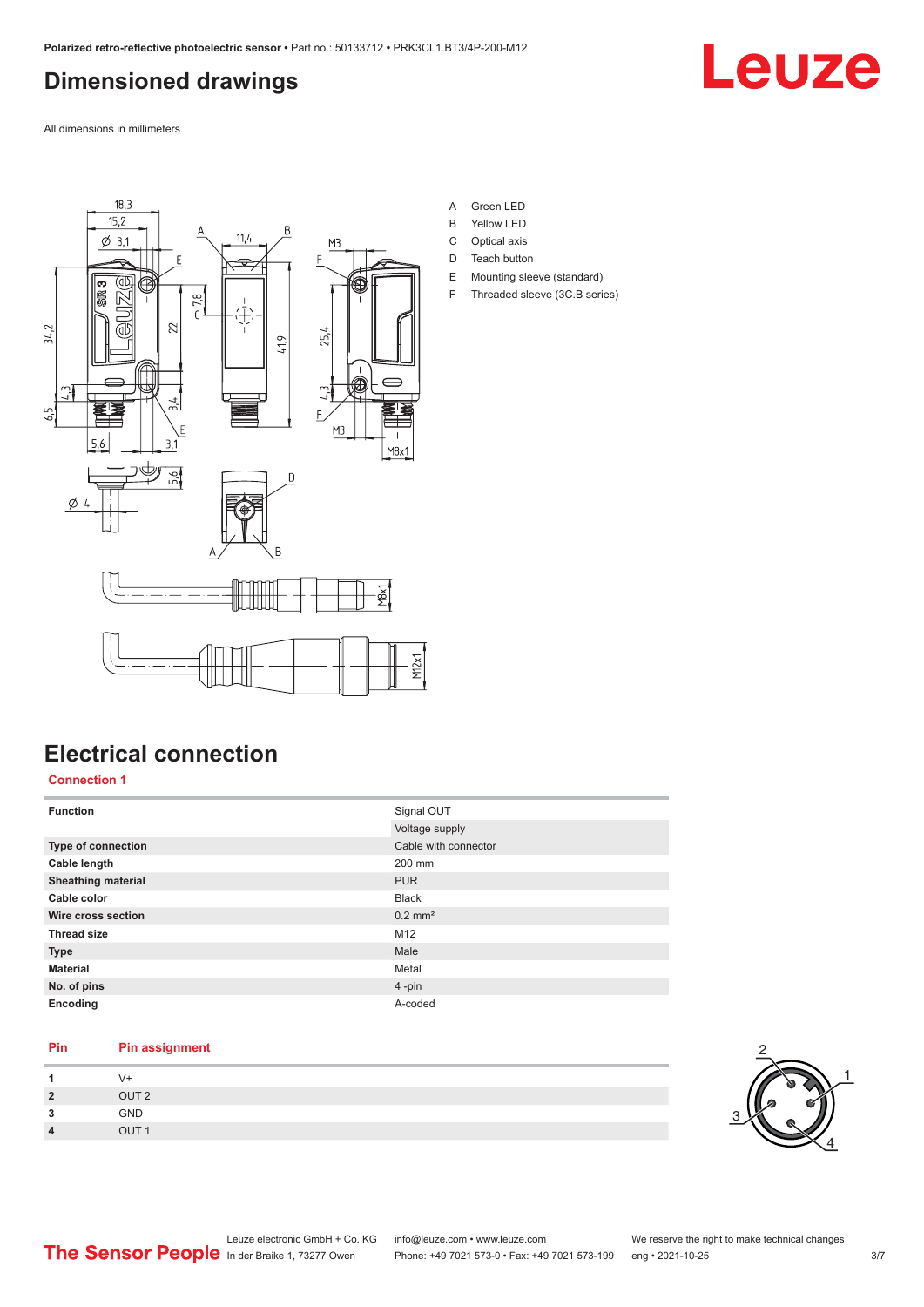# <span id="page-3-0"></span>**Operation and display**



| <b>LED</b>     | <b>Display</b>           | <b>Meaning</b>                       |
|----------------|--------------------------|--------------------------------------|
|                | Green, continuous light  | Operational readiness                |
| $\overline{2}$ | Yellow, continuous light | Light path free                      |
|                | Yellow, flashing         | Light path free, no function reserve |

# **Reflectors & reflective tapes**

| Part no. | <b>Designation</b> | <b>Operating range</b><br><b>Operating range</b> | <b>Description</b>                                                                                                                                                                                                           |
|----------|--------------------|--------------------------------------------------|------------------------------------------------------------------------------------------------------------------------------------------------------------------------------------------------------------------------------|
| 50110191 | REF 6-A-25x25      | 00.4m<br>00.5m                                   | Design: rechteckig<br>Triple reflector size: 0.3 mm<br>Reflective surface: 25 mm x 25 mm<br>Material: Kunststoff<br>Chemical designation of the material: PMMA<br>Fastening: selbstklebend                                   |
| 50114185 | REF 6-S-20x40      | 00.4m<br>00.5m                                   | Design: rechteckig<br>Triple reflector size: 0.3 mm<br>Reflective surface: 16 mm x 38 mm<br>Material: Kunststoff<br>Base material: Kunststoff<br>Chemical designation of the material: PMMA8N<br>Fastening: schraubbar       |
| 50112142 | <b>TK BR 53</b>    | $00.4$ m<br>00.5m                                | Design: rechteckig<br>Triple reflector size: 0.3 mm<br>Reflective surface: 29 mm x 10 mm<br>Material: Kunststoff<br>Base material: Edelstahl<br>Chemical designation of the material: Edelstahl<br>Fastening: Gehäusepassung |

### **Part number code**

Part designation: **AAA 3C d EE-f.GG H/i J-K**

| AAA3C | Operating principle / construction<br>HT3C: Diffuse reflection sensor with background suppression<br>LS3C: Throughbeam photoelectric sensor transmitter<br>LE3C: Throughbeam photoelectric sensor receiver<br>PRK3C: Retro-reflective photoelectric sensor with polarization filter                                                                                                                                                                                                                                                    |
|-------|----------------------------------------------------------------------------------------------------------------------------------------------------------------------------------------------------------------------------------------------------------------------------------------------------------------------------------------------------------------------------------------------------------------------------------------------------------------------------------------------------------------------------------------|
| d     | Light type<br>n/a: red light<br>I: infrared light                                                                                                                                                                                                                                                                                                                                                                                                                                                                                      |
| EE    | Light source<br>$n/a$ : LED<br>L1: laser class 1<br>L <sub>2</sub> : laser class 2                                                                                                                                                                                                                                                                                                                                                                                                                                                     |
| f     | Preset range (optional)<br>n/a: operating range acc. to data sheet<br>xxxF: Preset range [mm]                                                                                                                                                                                                                                                                                                                                                                                                                                          |
| GG    | Equipment<br>n/a: standard<br>A: Autocollimation principle (single lens) for positioning tasks<br>B: Housing model with two M3 threaded sleeves, brass<br>F: Permanently set range<br>L: Long light spot<br>S: small light spot<br>T: autocollimation principle (single lens) for highly transparent bottles without tracking<br>TT: autocollimation principle (single lens) for highly transparent bottles with tracking<br>V: V-optics<br>XL: Extra long light spot<br>X: extended model<br>HF: Suppression of HF illumination (LED) |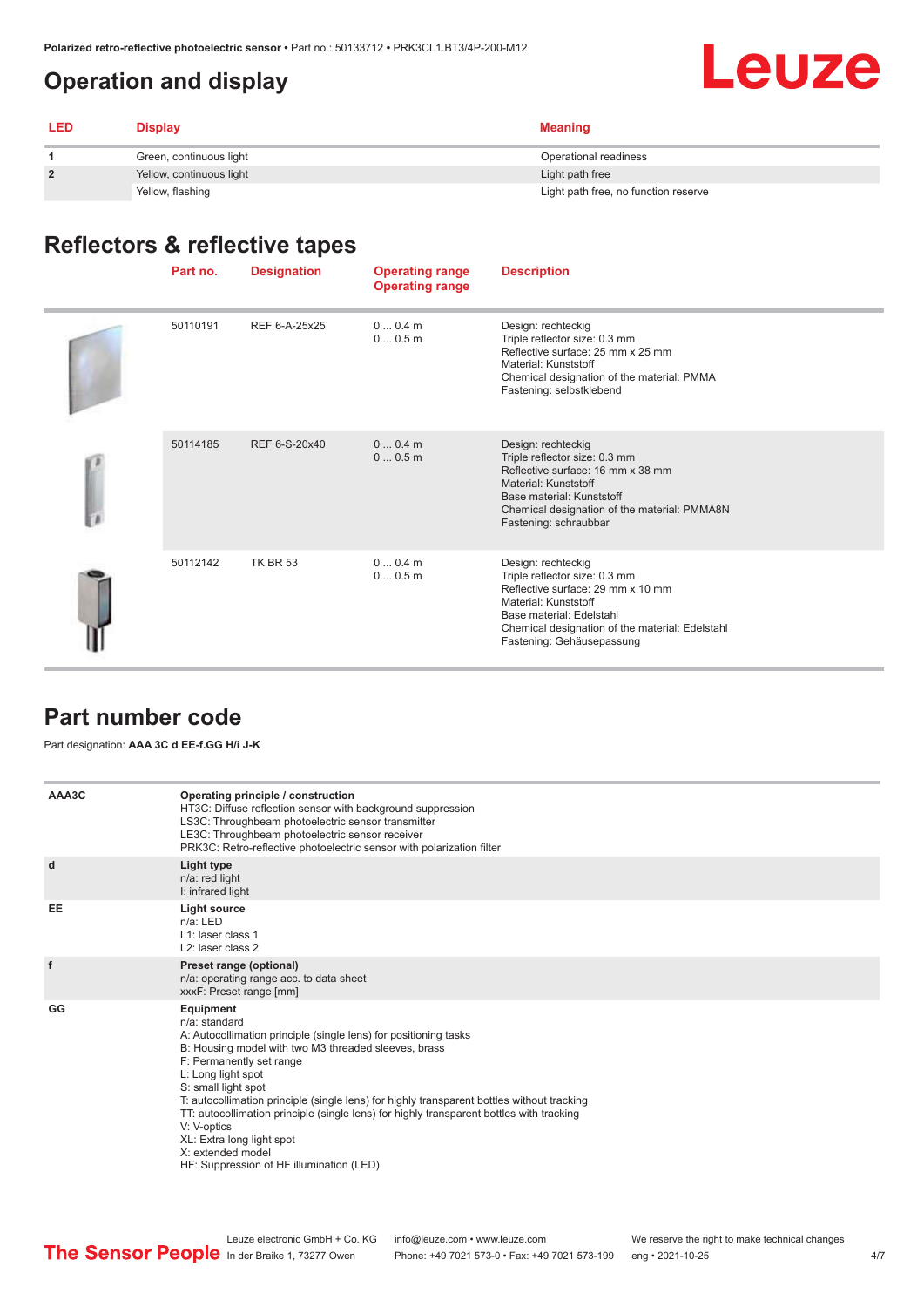## <span id="page-4-0"></span>**Part number code**

# Leuze

| H           | Operating range adjustment<br>n/a with HT: range adjustable via 8-turn potentiometer<br>n/a with retro-reflective photoelectric sensors (PRK): operating range not adjustable<br>1: 270° potentiometer<br>3: teach-in via button<br>6: auto-teach                                                                                                                                                                                                                                                                                                                                                                   |
|-------------|---------------------------------------------------------------------------------------------------------------------------------------------------------------------------------------------------------------------------------------------------------------------------------------------------------------------------------------------------------------------------------------------------------------------------------------------------------------------------------------------------------------------------------------------------------------------------------------------------------------------|
| i           | Switching output/function OUT 1/IN: Pin 4 or black conductor<br>2: NPN transistor output, light switching<br>N: NPN transistor output, dark switching<br>4: PNP transistor output, light switching<br>P: PNP transistor output, dark switching<br>6: push-pull switching output, PNP light switching, NPN dark switching<br>G: Push-pull switching output, PNP dark switching, NPN light switching<br>L: IO-Link interface (SIO mode: PNP light switching, NPN dark switching)<br>8: activation input (activation with high signal)<br>X: pin not used<br>1: IO-Link / light switching (NPN) / dark switching (PNP) |
| J           | Switching output / function OUT 2/IN: pin 2 or white conductor<br>2: NPN transistor output, light switching<br>N: NPN transistor output, dark switching<br>4: PNP transistor output, light switching<br>P: PNP transistor output, dark switching<br>6: push-pull switching output, PNP light switching, NPN dark switching<br>G: Push-pull switching output, PNP dark switching, NPN light switching<br>W: warning output<br>X: pin not used<br>8: activation input (activation with high signal)<br>9: deactivation input (deactivation with high signal)<br>T: teach-in via cable                                 |
| Κ           | <b>Electrical connection</b><br>n/a: cable, standard length 2000 mm, 4-wire<br>5000: cable, standard length 5000 mm, 4-wire<br>M8: M8 connector, 4-pin (plug)<br>M8.3: M8 connector, 3-pin (plug)<br>200-M8: cable, length 200 mm with M8 connector, 4-pin, axial (plug)<br>200-M8.3: cable, length 200 mm with M8 connector, 3-pin, axial (plug)<br>200-M12: cable, length 200 mm with M12 connector, 4-pin, axial (plug)                                                                                                                                                                                          |
| <b>Note</b> |                                                                                                                                                                                                                                                                                                                                                                                                                                                                                                                                                                                                                     |

## **Notes**

| <b>Observe intended use!</b>                                                                                                                                   |
|----------------------------------------------------------------------------------------------------------------------------------------------------------------|
| $\%$ This product is not a safety sensor and is not intended as personnel protection.<br>$\&$ The product may only be put into operation by competent persons. |
| § Only use the product in accordance with its intended use.                                                                                                    |

 $\%$  A list with all available device types can be found on the Leuze website at www.leuze.com.

| <b>For UL applications:</b>                                                                                                                                                                                                                                                                                    |
|----------------------------------------------------------------------------------------------------------------------------------------------------------------------------------------------------------------------------------------------------------------------------------------------------------------|
| $\%$ For UL applications, use is only permitted in Class 2 circuits in accordance with the NEC (National Electric Code).<br>V> These proximity switches shall be used with UL Listed Cable assemblies rated 30V, 0.5A min, in the field installation, or equivalent (categories: CYJV/<br>CYJV7 or PVVA/PVVA7) |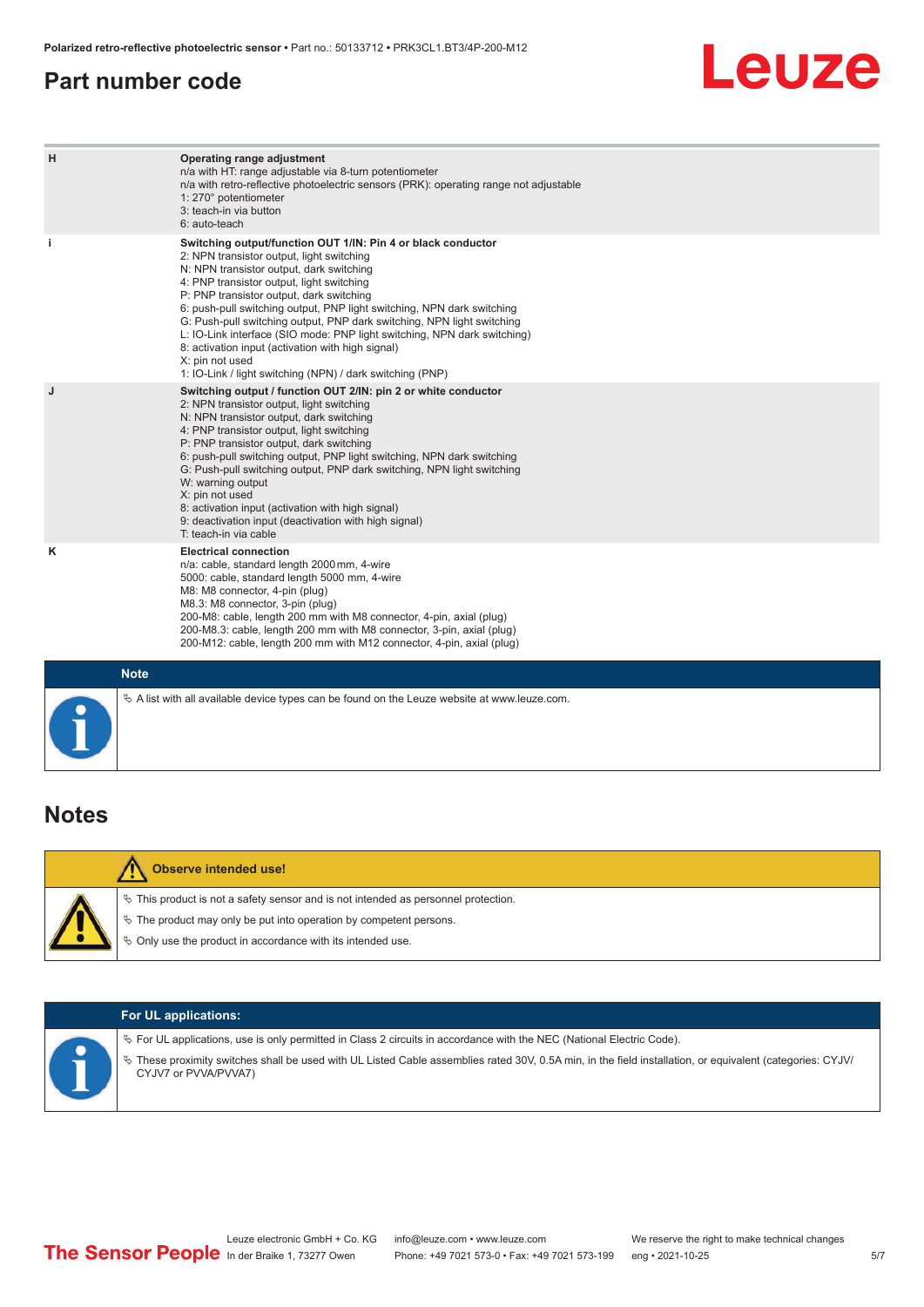## <span id="page-5-0"></span>**Notes**



# **Further information**

- Light source: Average life expectancy 50,000 h at an ambient temperature of 25 °C
- Response time: For short decay times, an ohmic load of approx. 5 kOhm is recommended
- Sum of the output currents for both outputs, 50 mA for ambient temperatures > 40 °C
- For REF 6-A reflective tape, the sensor's side edge must be aligned parallel to the side edge of the reflective tape.
- The devices may only be operated with the reflectors listed above.

### **Accessories**

## Connection technology - Connection cables

|   | Part no. | <b>Designation</b>     | <b>Article</b>   | <b>Description</b>                                                                                                                                         |
|---|----------|------------------------|------------------|------------------------------------------------------------------------------------------------------------------------------------------------------------|
| œ | 50130652 | KD U-M12-4A-V1-<br>050 | Connection cable | Connection 1: Connector, M12, Axial, Female, A-coded, 4-pin<br>Connection 2: Open end<br>Shielded: No<br>Cable length: 5,000 mm<br>Sheathing material: PVC |
|   |          |                        |                  |                                                                                                                                                            |
|   | 50130690 | KD U-M12-4W-V1-<br>050 | Connection cable | Connection 1: Connector, M12, Angled, Female, A-coded, 4 -pin<br>Connection 2: Open end<br>Shielded: No                                                    |
|   |          |                        |                  | Cable length: 5,000 mm<br>Sheathing material: PVC                                                                                                          |

## Mounting technology - Mounting brackets

|               | Part no. | <b>Designation</b> | <b>Article</b>  | <b>Description</b>                                                                                                                           |
|---------------|----------|--------------------|-----------------|----------------------------------------------------------------------------------------------------------------------------------------------|
| <b>Letter</b> | 50139831 | BT 205M            | Mounting device | Fastening, at system: Durchgangsbefestigung<br>Mounting bracket, at device: schraubbar<br>Type of mounting device: starr<br>Material: Metall |

Leuze